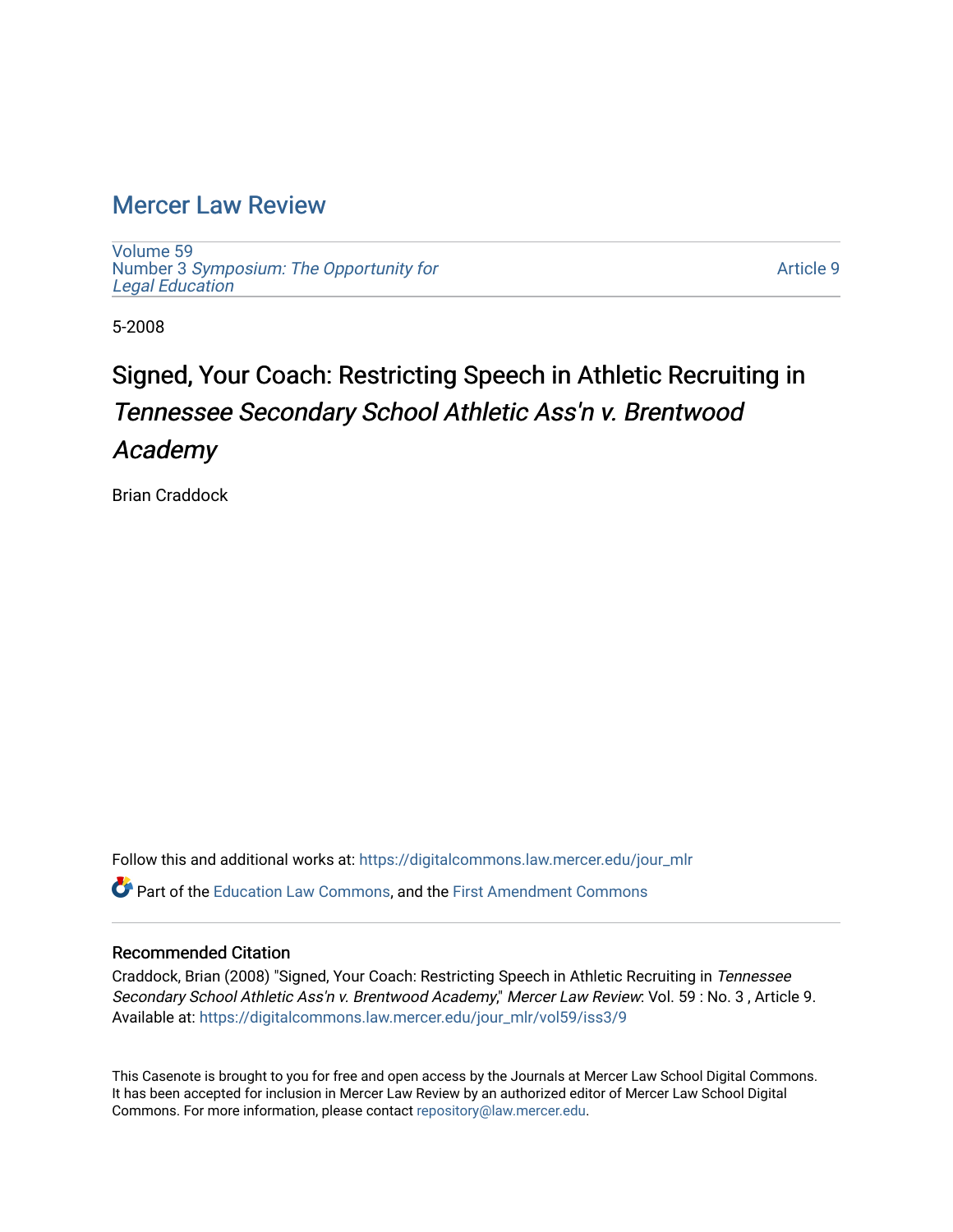## **Casenote**

### **Signed, Your Coach: Restricting Speech in Athletic Recruiting in** *Tennessee Secondary School Athletic Ass'n v. Brentwood Academy*

#### I. INTRODUCTION

In *Tennessee Secondary School Athletic Ass'n v. Brentwood Academy*  $("Brentwood II")$ <sup>1</sup>, the United States Supreme Court unanimously held that an athletic association may enforce its anti-undue-influence recruiting policy, restricting the speech of its voluntary member schools, to avoid undue influence on young student athletes during the recruitment process.<sup>2</sup> In reaching its holding, the Court extended two lines of First Amendment jurisprudence. First, the Court extended the application of *Ohralik v. Ohio State Bar Ass'n3* to a context other than attorney-client solicitation for the first time.<sup>4</sup> In doing so, the Court held that the possibility of undue influence in athletic recruiting was analogous to that in attorney-client solicitation and harmful enough to

**<sup>1. 127</sup> S.** Ct. 2489 **(2007).**

<sup>2.</sup> *Id.* at 2496.

**<sup>3.</sup>** 436 **U.S.** 447 **(1978).**

*<sup>4.</sup> Brentwood II,* **127 S.** Ct. at 2494-95.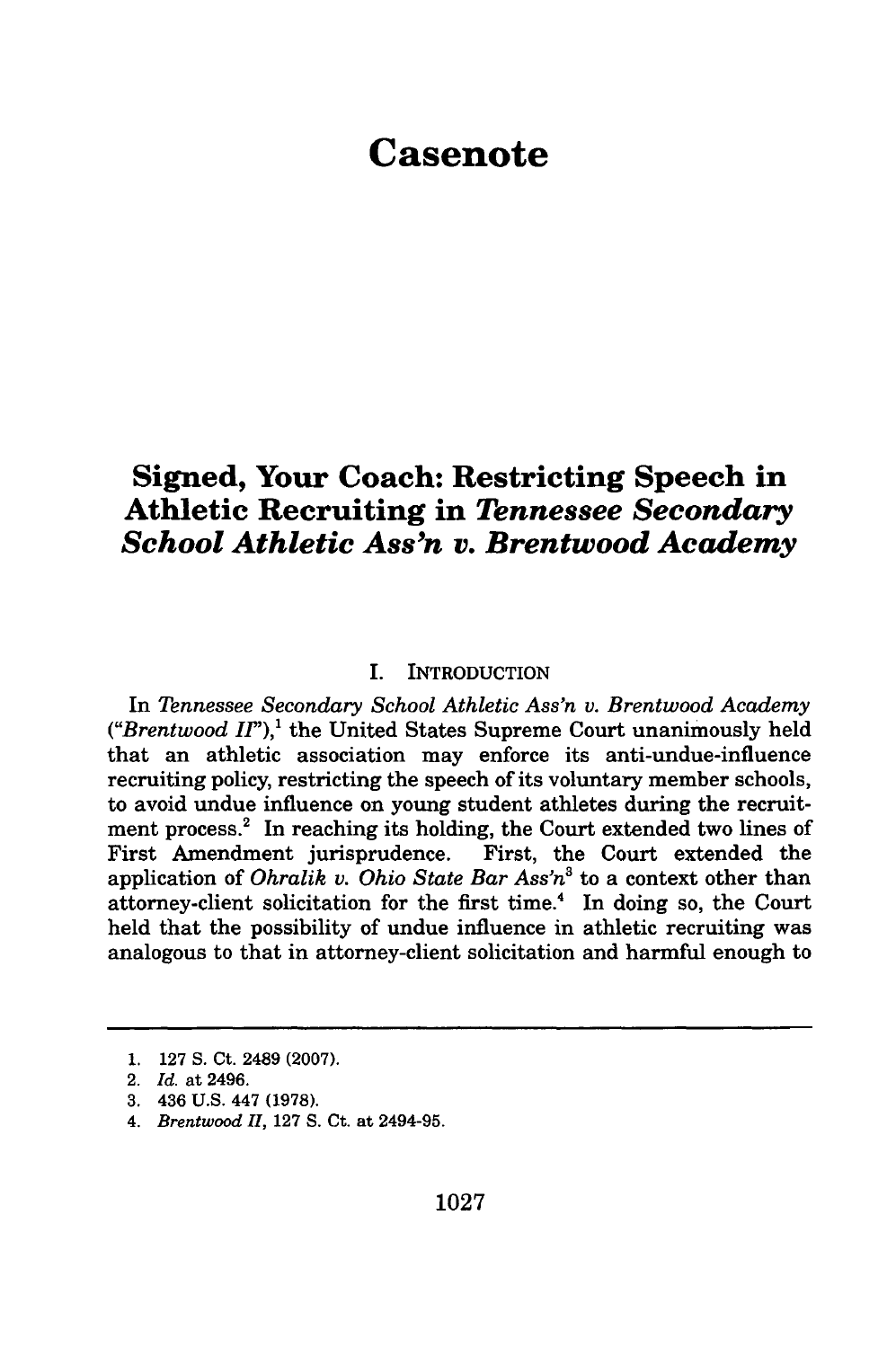justify speech restriction.<sup>5</sup> Second, the Court extended the application of the *Pickering v. Board of Education6* balancing test beyond the context of government employment, weighing the interests of Brentwood Academy ("Brentwood") against those of the Tennessee Secondary School Athletic Association ("TSSAA").<sup>7</sup> Ultimately, the Court held that the TSSAA's interest in enforcing its rules and restricting the speech of its voluntary members outweighed Brentwood's interest in recruiting speech.<sup>8</sup>

The decision in *Brentwood II* sets a precarious standard. The First Amendment doctrines used by the Court to support its holding were removed from their contexts and greatly extended. While the decision in *Brentwood II* is unanimous, the concurring Justices did not concur in the judgment because they supported the reasoning adopted by the majority. Rather, the concurring Justices in *Brentwood II* did so for the same reasons that they dissented in *Brentwood Academy v. Tennessee Secondary School Athletic Ass'n ("Brentwood I"),9* arguing that Brentwood was not entitled to First Amendment protection because TSSAA's actions were private and not state actions.'0 Further, the Court established a nebulous practical standard for recruiting that does little to clarify the boundary between appropriate recruiting measures and inappropriate ones.

#### II. FACTUAL BACKGROUND

The TSSAA is a not-for-profit corporation that provides standards, rules, and regulations for interscholastic athletics among its members. Membership is voluntary and includes approximately **290** public high schools and **55** private high schools in the state of Tennessee. Brentwood is one of the private school members.<sup>11</sup>

Since the 1950s, the TSSAA has maintained a policy that prohibits high schools from imposing "undue influence" on middle school studentathletes in the process of recruiting for high school athletics. In April **1997** the head football coach at Brentwood mailed letters to a number of eighth-grade football players who had signed letters of intent, which are contracts indicating their intent to attend and play football at

<sup>5.</sup> *Id.*

<sup>6. 391</sup> U.S. **563** (1968).

*<sup>7.</sup> Brentwood* H, **127** S. Ct. at 2494-95.

**<sup>8.</sup>** *Id.* at 2495-96.

<sup>9.</sup> **531** U.S. 288 (2001).

<sup>10.</sup> *Id.* at 305 (Thomas, J., dissenting).

<sup>11.</sup> Tenn. Secondary Sch. Athletic Ass'n v. Brentwood Acad., 127 **S.** Ct. 2489, 2492 (2007).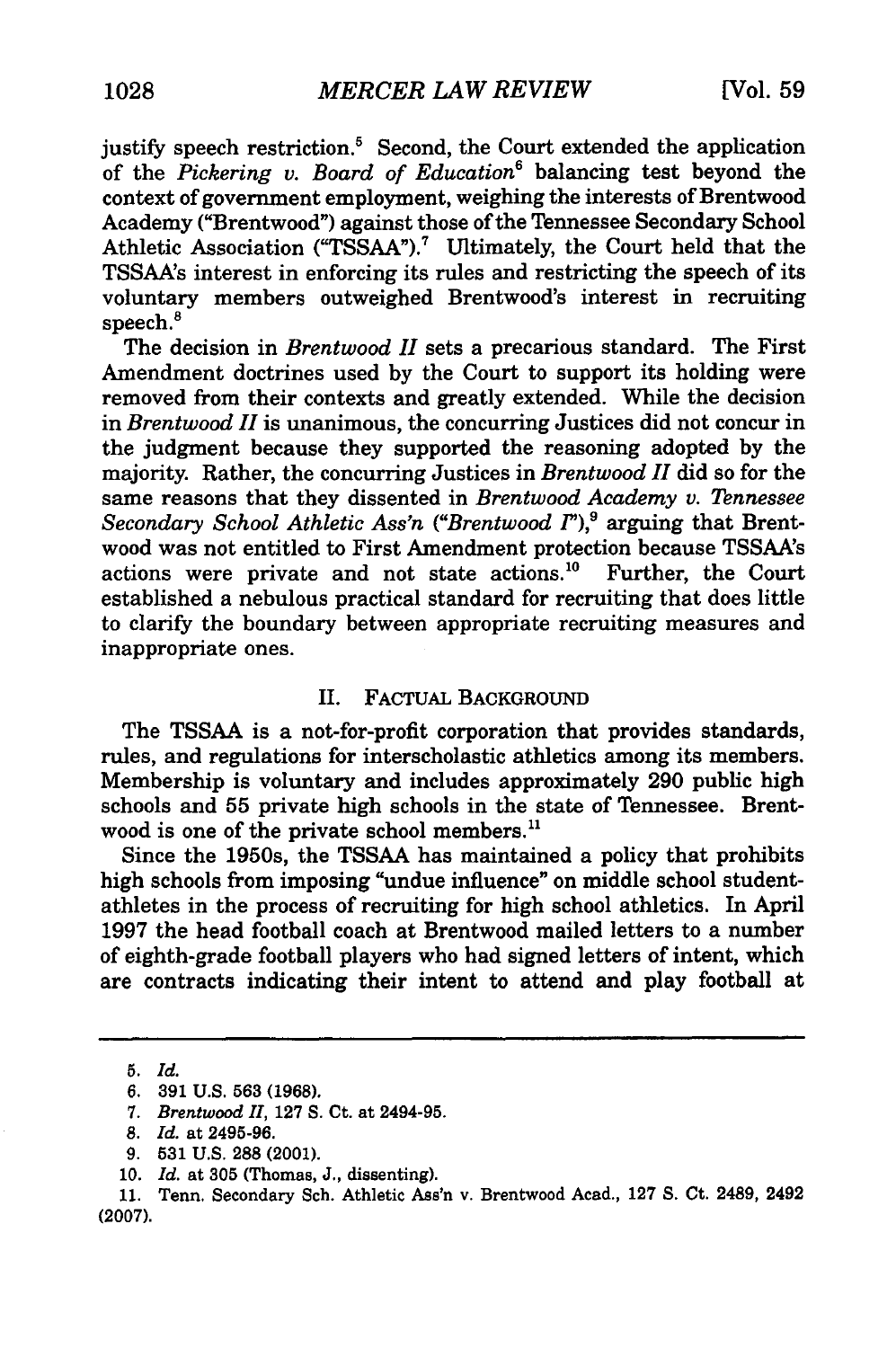Brentwood. The letters from the football coach, which were also sent to the parents of the student athletes, invited the student athletes to the school's spring football practice sessions.<sup>12</sup> The letters also informed the rising freshmen that equipment would be distributed at these practices and that "getting involved as soon as possible would definitely be to [their] advantage." $^{13}$  The letter was signed "Your Coach."<sup>14</sup> All of the recipients of the letter attended all or some of the spring practices.<sup>15</sup>

The **TSSAA** declared the letters violative of the **TSSAA** anti-undueinfluence recruiting policy, which led to an investigation of recruiting practices at the school by a three-member panel known as the TSSAA Board of Control. During this investigation, Brentwood was given ample notice that it had violated the TSSAA anti-undue-influence recruiting policy. Regular correspondence and meetings between TSSAA and Brentwood regarding the investigation ensued. This correspondence included a hearing before the TSSAA Board of Control and a de novo review by the entire TSSAA board of directors. At these proceedings, the school was represented by counsel and given the chance to introduce evidence to both of the boards, but each time, the school elected not to present evidence. As a result of these hearings, the **TSSAA** Board of Control found that Brentwood violated TSSAA's policy prohibiting undue-influence in the recruiting of student-athletes and sanctioned Brentwood accordingly. The board placed Brentwood's athletic program on a four-year probation, prohibited the Brentwood boys' football and basketball teams from competing in playoff tournaments for two years, and fined the school **\$3,000.'6**

In 1998 after the TSSAA enforcement proceedings, Brentwood brought suit in the United States District Court for the Middle District of Tennessee against the TSSAA under 42 U.S.C. § 1983," challenging the athletic association's prohibition of undue-influence recruitment of middle school students for athletic programs. Brentwood alleged that the TSSAA's sanctions were state actions that violated the school's First Amendment<sup>18</sup> and Fourteenth Amendment<sup>19</sup> rights. The district court

- 14. *Id.* (internal quotation marks omitted).
- **15.** *Id.*
- **16.** *Id.* at **2496-97.**
- **17.** 42 **U.S.C.** § **1983** (2000).
- **18. U.S. CONST.** amend. **I.**
- **19. U.S. CONST.** amend. X1V.

<sup>12.</sup> Brentwood Acad. v. Tenn. Secondary Sch. Athletic Ass'n, **531** U.S. **288, 293** (2001).

<sup>13.</sup> *Brentwood 11,* 127 S. Ct. at 2492 (internal quotation marks omitted).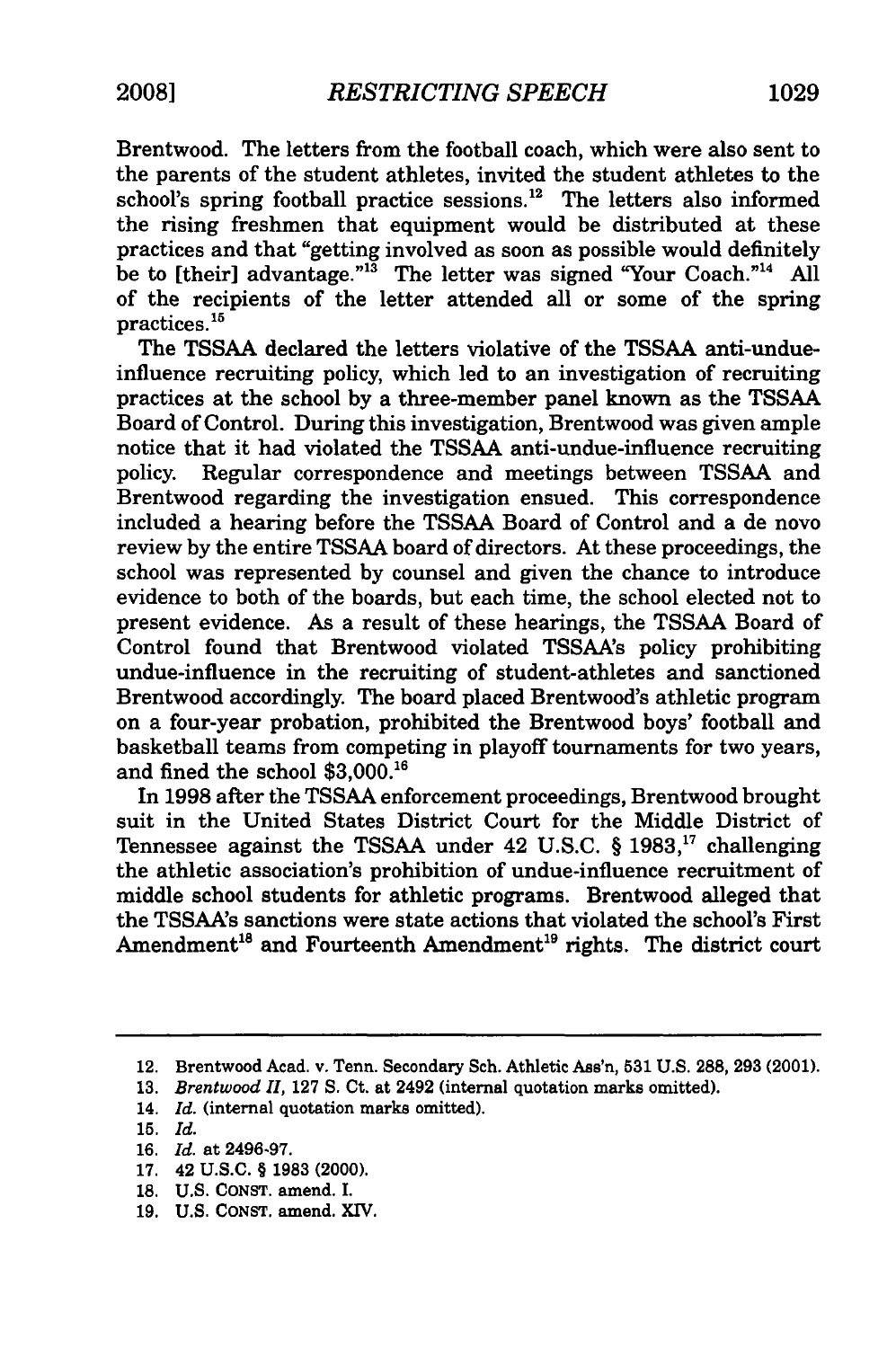entered summaryjudgment for Brentwood on its First Amendment claim and enjoined the TSSAA from enforcing its anti-recruiting policy.<sup>20</sup>

On appeal, the TSSAA alleged the district court erred in holding that the TSSAA's actions constituted state actions.<sup>21</sup> The United States Court of Appeals for the Sixth Circuit reversed the decision of the district court, holding that the actions of the TSSAA did not constitute state actions but instead constituted private actions from which Brentwood was not protected by the First or Fourteenth Amendments.<sup>22</sup>

The United States Supreme Court granted certiorari and reversed the ruling of the Sixth Circuit, holding that the TSSAA was a state actor. $23$ In so holding, the Court stated that the TSSAA met the entwinement exception to the state action doctrine.<sup>24</sup> The Court reasoned that state government was entwined in the operations of the TSSAA from the "bottom up" and the "top down," which rendered the nominally private entity a state actor.<sup>25</sup> The state government was entwined from the bottom up because 84% of the TSSAA's members were public schools in which athletics played a vital role in student education.<sup>26</sup> In addition, half of the TSSAA meetings were at public schools during regular school hours, and the financial support for the TSSAA came from the member schools. $27$  Regarding top-down entwinement, the Court held that state employees were selected to serve as members of the TSSAA's Board of Control, and the TSSAA's ministerial employees were treated as state employees for state retirement benefits. $^{28}$  Having resolved the state action issue, the Court remanded the case for adjudication on the First and Fourteenth Amendment claims.29

On remand, the Sixth Circuit held that the TSSAA's policy did not facially violate Brentwood's First and Fourteenth Amendment rights, and the case was further remanded to the district court for trial on those claims. 30 The district court ruled for Brentwood again, finding the school's First and Fourteenth Amendment rights were violated by the TSSAA's enforcement of its recruiting policy. An appeal followed, and

23. *Brentwood I,* **531** U.S. at 302.

- 26. *Id.* at 298-99.
- 27. *Id.* at 299.
- 28. *Id.* at 300.
- 29. *Id.* at 305.
- 30. *Brentwood 11,* 127 S. Ct. at 2492-93.

<sup>20.</sup> *Brentwood I,* 531 U.S. at 293.

<sup>21.</sup> Brentwood Acad. v. Tenn. Secondary Sch. Athletic Ass'n, 180 F.3d 758, 761 (6th Cir. 1999).

<sup>22.</sup> *Brentwood II,* 127 S. Ct. at 2492-93.

<sup>24.</sup> *Id.*

<sup>25.</sup> *Id.* at 300.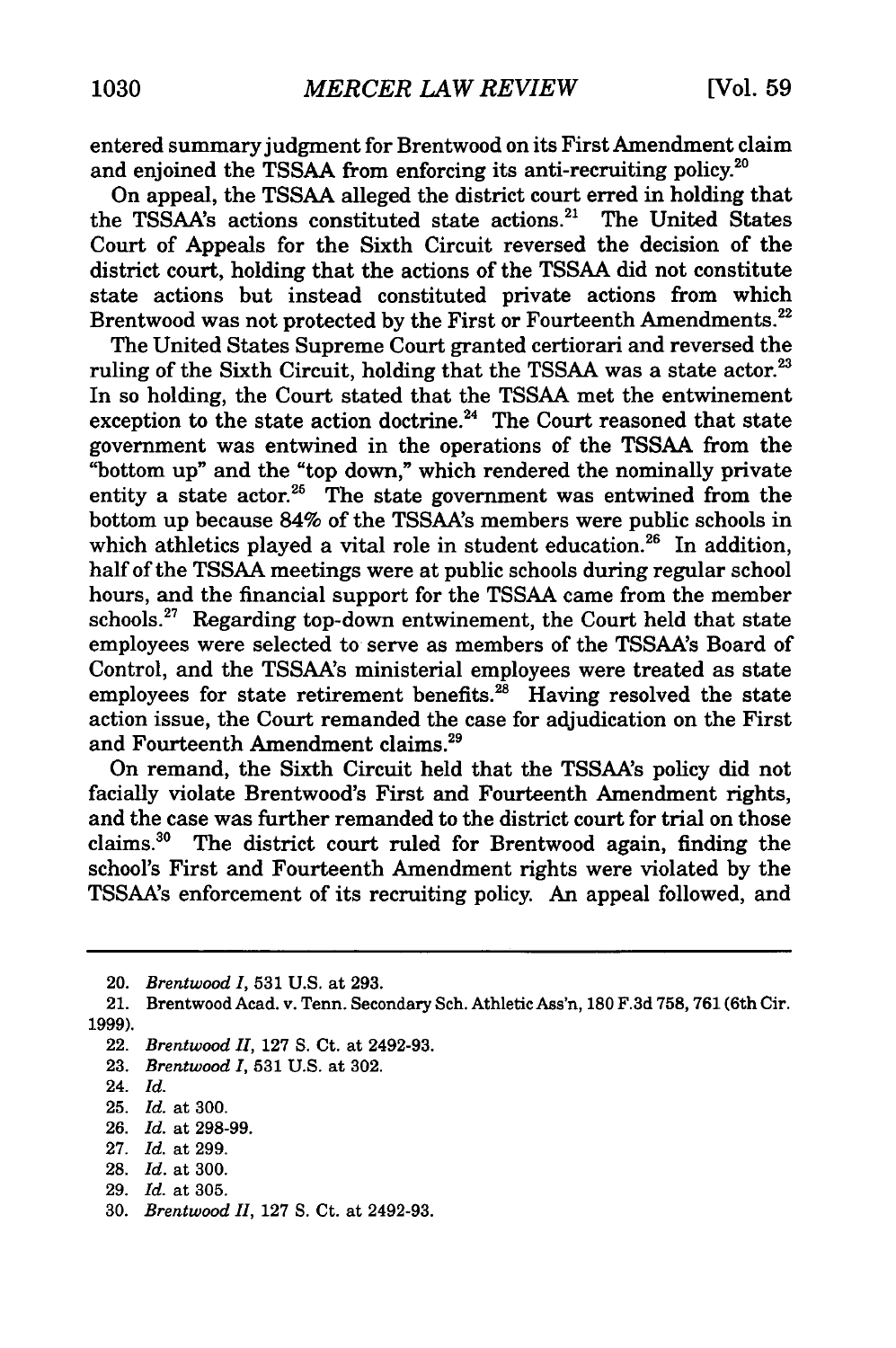the Court of Appeals for the Sixth Circuit affirmed the decision of the district court, holding that Brentwood's free speech rights were violated."' Granting certiorari a second time, the Supreme Court unanimously reversed and remanded the case, holding that: (1) the TSSAA's enforcement of its anti-undue-influence recruiting policy did not violate Brentwood's First Amendment rights and (2) any procedural due process violation under the Fourteenth Amendment regarding the TSSAA proceedings was harmless beyond a reasonable doubt.<sup>32</sup>

#### III. LEGAL BACKGROUND

#### *A. The First Amendment, Fourteenth Amendment, and Incorporation*

The First Amendment<sup>33</sup> provides, in relevant part, that "Congress shall make no law  $\ldots$  abridging the freedom of speech."<sup>34</sup> Over the years, the Supreme Court has extended the First Amendment to apply to the Federal judicial and executive branches in addition to the United States Congress. However, the Court has extended the First Amendment's protection further. The Fourteenth Amendment<sup>35</sup> provides, in relevant part, that "[n]o State shall make or enforce any law which shall abridge the privileges or immunities of citizens of the United States."36 Because freedom of speech is a privilege of citizenship of the United States, the Court has interpreted this clause of the Fourteenth Amendment to broaden the protection of the First Amendment and protect individuals from the speech restrictions *of state* actors in addition to federal actors.<sup>37</sup> This doctrine is known as incorporation and has been used by the Court to protect most of the individual liberties granted by the Bill of Rights from state action in addition to federal action.<sup>38</sup>

The Court has chosen not to extend the First Amendment further and has adopted the state action doctrine, establishing that the First Amendment's protection does *not* extend to the actions of other individuals or private entities. $39$  However, there are some judicially created exceptions to this general rule in which the actions of private entities are considered to be state action. For example, the Court has

33. U.S. CONST. amend. I.

- **35.** U.S. CONST. amend. XIV.
- 36. *Id. §* 1 (the Privileges or Immunities Clause).
- 37. Duncan v. Louisiana, 391 U.S. 145, 147 (1968).
- 38. *Id.* at 148.
- 39. *See* The Civil Rights Cases, 109 U.S. 3 (1883).

<sup>31.</sup> *Id.*

<sup>32.</sup> *Id.* at 2495-96, 2497-98.

<sup>34.</sup> *Id.*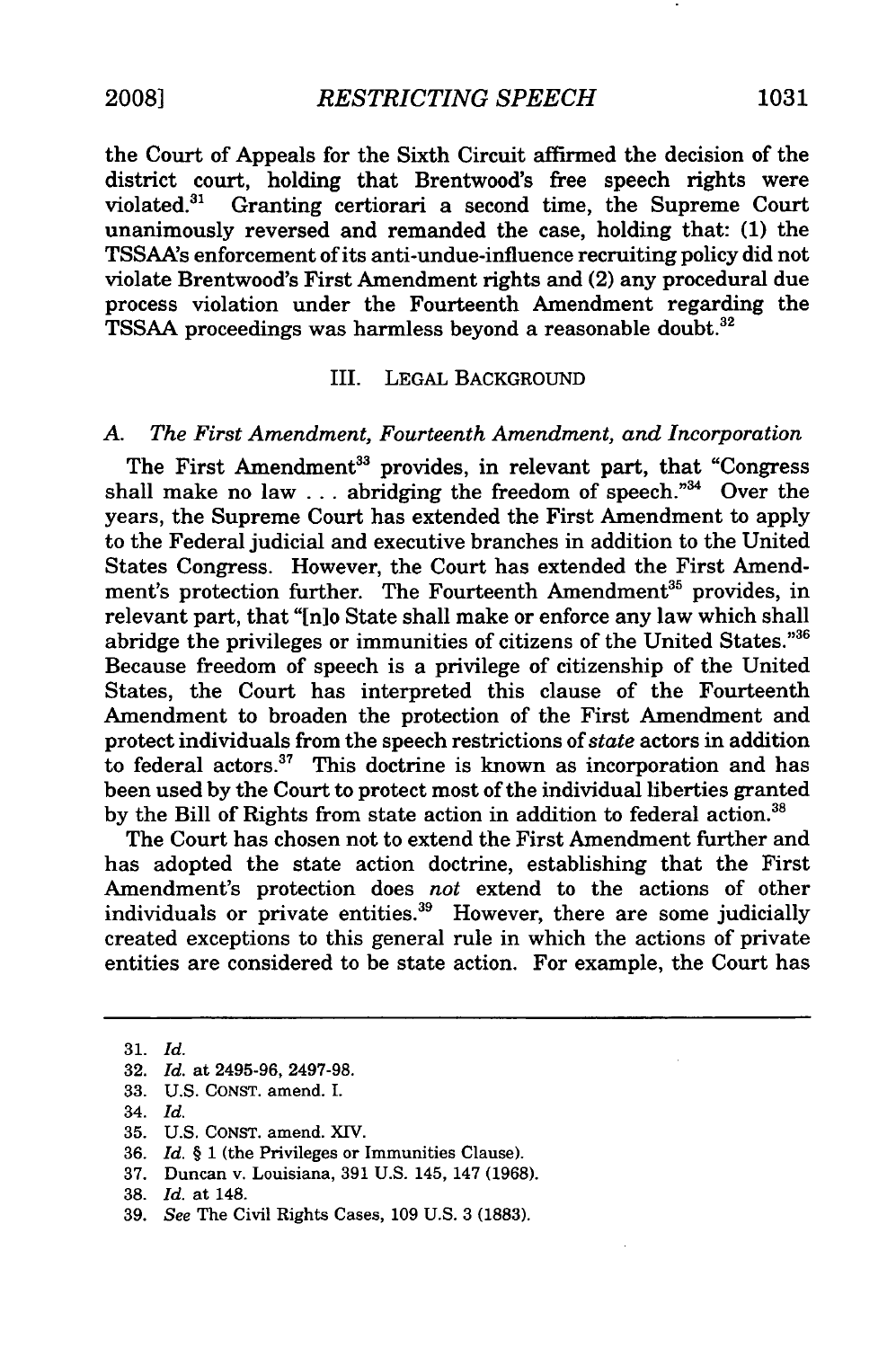held that a private entity should be treated as a state actor "when it is controlled by an 'agency of the State,' when it has been delegated a public function by the State, when it is 'entwined with governmental policies,' or when government is 'entwined in [its] management or control."<sup>40</sup> When a nominally private entity's composition and workings are pervaded by public institutions and officials, it is appropriate to apply constitutional standards to that entity.<sup>41</sup> The Court recognized this concept in *Evans v. Newton,42* in which the Court held that "[c]onduct that is formally 'private' may become so entwined with governmental policies or so impregnated with a governmental character as to become subject to the constitutional limitations placed upon state action."43

#### *B. When Are Restrictions on Speech Acceptable?*

While the Supreme Court has never directly addressed First Amendment free speech in the context of athletic recruiting, the Court does recognize two long-standing doctrines regarding permissible government speech restriction.<sup>44</sup> Each doctrine provides an example of when it is acceptable by First Amendment standards to restrict the speech of a private entity because society's interest in restricting the speech outweighs society's interest in protecting it.<sup>45</sup>

*1. Ohralik* **and Undue Influence.** In *Ohralik v. Ohio State Bar Ass'n,46* the Court held that a state agency may prohibit an attorney from engaging in face-to-face solicitation of clients due to the potential dangers such solicitation may precipitate.<sup>47</sup> Ohralik, a member of the Ohio Bar, learned of a car accident in which one of the victims was a casual acquaintance. Immediately afterward, Ohralik visited the victim in the hospital while the young lady was still in traction in her hospital bed. The two talked briefly about the car accident, and then Ohralik told the victim that he would represent her and asked her to sign a contract, which she did at a later date. On the same day, Ohralik solicited an eighteen-year-old female passenger injured in the same

47. *Id.* at 468.

<sup>40.</sup> Brentwood Acad. v. Tenn. Secondary Sch. Athletic Ass'n, 531 U.S. 288, 296 (2001) (brackets in original) (citations omitted).

<sup>41.</sup> *Id.* at 298.

<sup>42. 382</sup> U.S. 296 (1966).

<sup>43.</sup> *Id.* at 299.

<sup>44.</sup> Ohralik v. Ohio State Bar Ass'n, 436 U.S. 447 (1978), Pickering v. Bd. of Educ., 391 U.S. 563 (1968).

<sup>45.</sup> *Ohralik,* 436 U.S. at 447; *Pickering,* 391 U.S. at 563.

<sup>46. 436</sup> U.S. 447 (1978).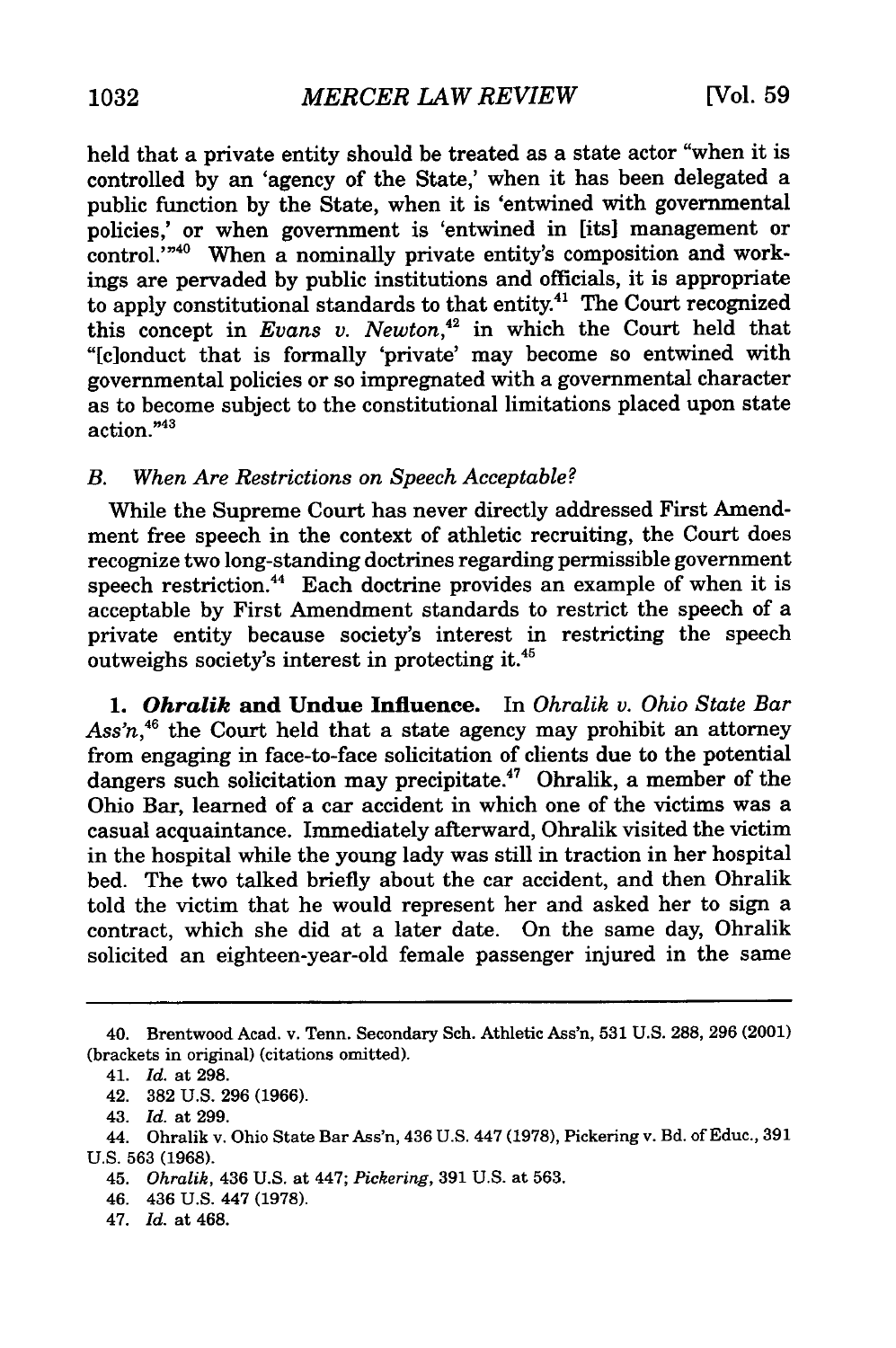accident, who verbally committed to retain him. Later, the victims filed a complaint with the local bar association regarding Ohralik's conduct, and the complaint was related to the Board of Commissioners on Grievances and Discipline of the Supreme Court of Ohio.<sup>48</sup> The board had long held that "direct, in-person communication with the prospective client ... [is] inconsistent with the [legal] profession's ideal of the attorney-client relationship and as posing a significant potential for harm to the prospective client."<sup>49</sup> As a result, the board found that Ohralik had violated the Ohio Code of Professional Responsibility<sup>50</sup> and sanctioned him accordingly. The Ohio Supreme Court adopted the board's findings and enforced the sanctions, despite Ohralik's allegations that his First and Fourteenth Amendment rights were violated.<sup> $51$ </sup> The United States Supreme Court granted certiorari and affirmed the Ohio Supreme Court's ruling.52

On Ohralik's claims of First and Fourteenth Amendment violations, the Court held that restricting such speech was of greater societal interest than preserving it, reasoning that "in-person solicitation may exert pressure and often demands an immediate response, without providing an opportunity for comparison or reflection." $53$  In so concluding, the Court considered the immediacy of the communication and the imminence of harm that could be caused by the communication.<sup>54</sup> The unanimous opinion, written by Justice Powell, identified several dangers that could result from in-person solicitation, including a one-sided presentation of the facts by the attorney, a hastily made decision by the potential client who has no time to reflect and compare, and the absence of an opportunity for a third party to intervene and offer alternatives.<sup>5</sup> The Court stressed that an attorney, trained in the art of persuasion, putting such pressures on a potential client "actually may disserve the individual and societal interest **...** in facilitating 'informed and reliable decisionmaking."<sup>56</sup> Because that societal interest of preventing undue influence was a compelling interest of the state, the state had the authority to restrict speech to protect that interest.<sup>57</sup>

- 54. *Id.* at 457 n.13.
- 55. *Id.* at 457.

57. *Id.* at 462.

<sup>48.</sup> *Id.* at 450-54.

<sup>49.</sup> *Id.* at 454.

<sup>50.</sup> OHIO CODE OF PROF'L RESPONSIBILITY DR2-103(A), -104(A) (1970).

<sup>51.</sup> *Ohralik,* 436 U.S. at 453.

<sup>52.</sup> *Id.* at 468.

<sup>53.</sup> *Id.* at 457.

<sup>56.</sup> *Id.* at 458 (quoting Bates v. State Bar of Ariz., 433 U.S. 350, 364 (1977)).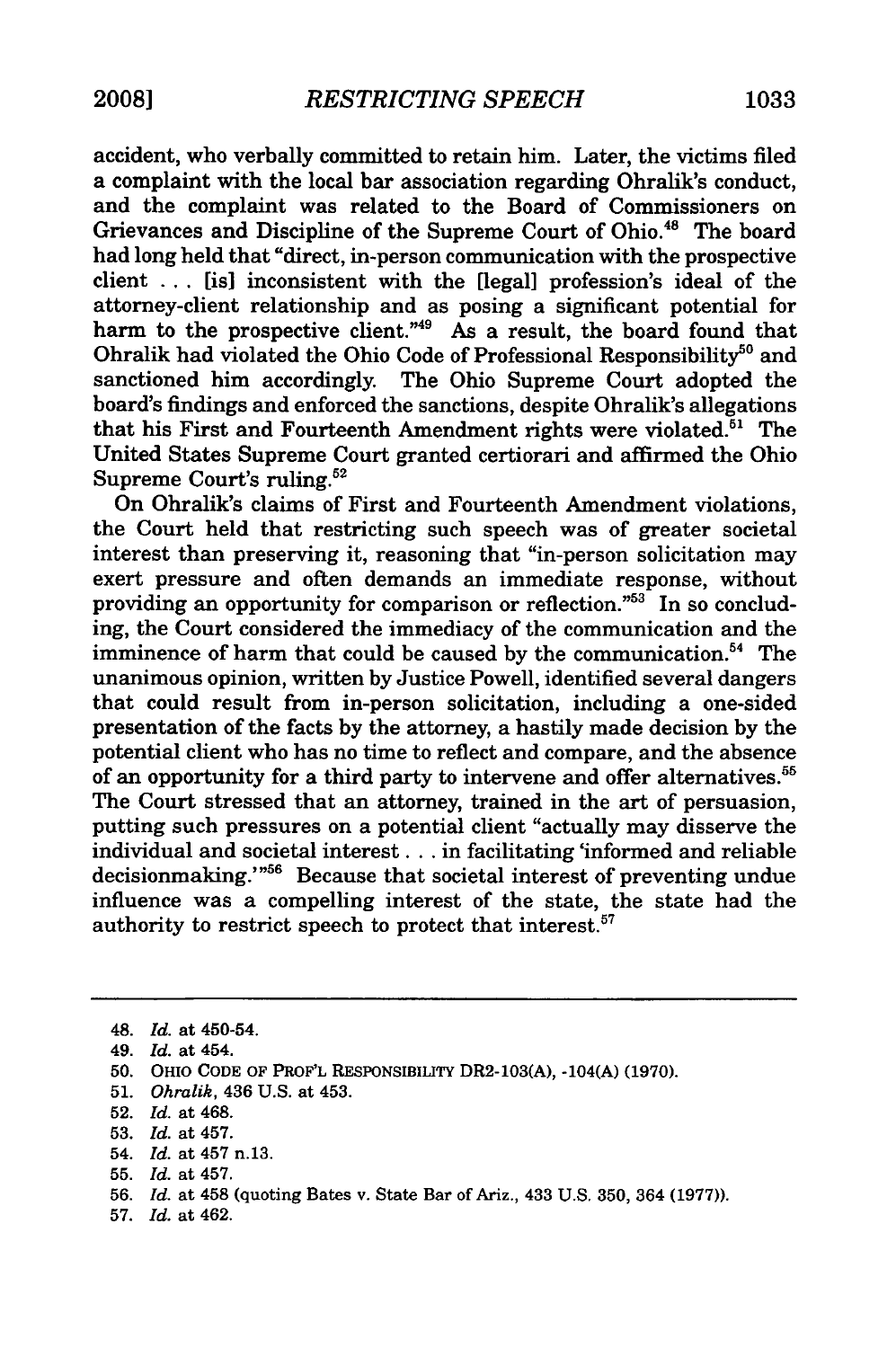The Court's rationale included two major considerations: **(1)** the injurious effects of in-person client solicitation on the legal profession and (2) the injurious effects, potential or actual, that such solicitation could have on a potential client.<sup>58</sup> In the second part of its rationale, the Court articulated that a lay client may be unsophisticated and distressed and may have placed a great amount of trust in the lawyer in response to the vulnerability of, and the pressures placed upon, the client.<sup>59</sup> In contrast to in-person solicitation, when a potential client reads an advertisement or information in writing, the client has time to reflect and can "'effectively avoid further bombardment of [his] sensibilities simply by averting [his] eyes."<sup>60</sup>

*Ohralik* has become the standard for attorney-client solicitation. However, due to the unique features of in-person solicitation by lawyers, the Court had not extended the 1978 holding beyond the attorney-client relationship until *Brentwood* 11.61

*2. Pickering* **and Balancing of Interests** The Court also has allowed the restriction of government employee speech **by** the government as employer in limited situations.<sup>62</sup> In *Pickering v. Board of Education,63* which was later refined **by** *Connick v. Myers'* and a multitude of other cases, the Court established a four-prong test for determining when the government as employer may restrict the speech of its employees.<sup>65</sup>

In *Pickering* an Illinois high school teacher, Pickering, was dismissed by the local board of education. The board dismissed Pickering for sending a letter to a local newspaper criticizing the way the board and its superintendent handled proposals for increased taxes that would raise revenue for schools. Pickering challenged his dismissal, arguing his letter was free speech protected by the First and Fourteenth Amendments.<sup>66</sup> However, after a full hearing, the board determined his letter was "detrimental to the efficient operation and administration of the schools of the district" and upheld his dismissal.<sup>67</sup> Pickering

<sup>58.</sup> *Id.* at 460-66.

<sup>59.</sup> *Id.* at 465.

<sup>60.</sup> *Id.* at 466 n.25 (brackets in original) (quoting Cohen v. California, 403 U.S. 15, 21 (1971)).

<sup>61. 127</sup> S. Ct. 2489, 2498 (2007).

<sup>62.</sup> Pickering v. Bd. of Educ., 391 U.S. 563 (1968).

<sup>63. 391</sup> U.S. 563 (1968).

<sup>64. 461</sup> U.S. **138** (1983).

<sup>65.</sup> *See id.*

<sup>66.</sup> *Pickering,* 391 U.S. at 564.

<sup>67.</sup> *Id.* (internal quotation marks omitted).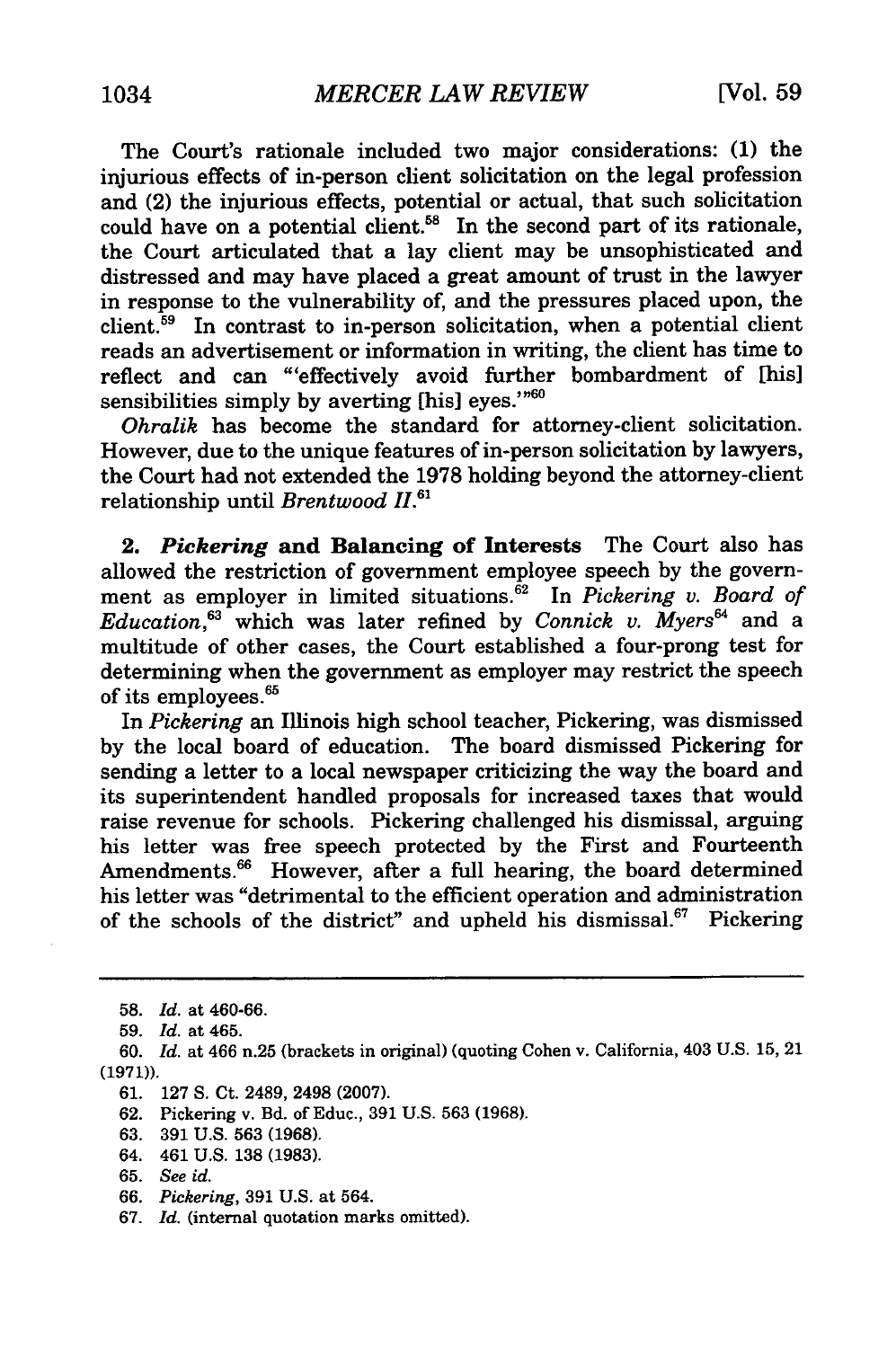filed suit in the Circuit Court of Will County, Illinois, which affirmed the board's dismissal, stating that the interests of the school system in efficient education of students outweighed Pickering's First Amendment interest in the speech at issue. On appeal, the Illinois Supreme Court affirmed the circuit court's ruling, and Pickering appealed to the United States Supreme Court for adjudication on his First and Fourteenth Amendment challenges.<sup>68</sup>

In a unanimous opinion, written **by** Justice Marshall, the Court held that Pickering's speech was not detrimental to the efficient education of students.<sup>69</sup> Therefore, Pickering's First, Amendment, interest, in Therefore, Pickering's First Amendment interest in speaking on issues of public importance outweighed the board's interest in efficiency, and his dismissal violated his First and Fourteenth Amendment rights.<sup>70</sup> In arriving at its holding, the Court identified factors for courts to use when assessing whether an employee's speech disrupts the efficient performance of government.<sup>71</sup> These factors indicate whether the government employee's speech interests have overcome the government employer's interest in efficiency and, in turn, reveal whether the employee's dismissal was lawful or in violation of the employee's free speech rights. $72$ 

A court using the four-prong *Pickering-Connick* test must first consider the threshold inquiry of whether the employee's speech touched on matters of public concern.<sup>73</sup> Government employee speech touches on matters of public concern when the employee is speaking as a private citizen, not as an employee pursuant to official duties, and when the speech addresses issues of political, social, or other matters of interest to the public.<sup>74</sup> When speech touches on matters of public concern, it is deemed protected speech for First Amendment purposes.<sup>75</sup> Second, if the employee speech satisfies that threshold, a court must consider whether the government's interest in efficient performance of public services outweighs the employee's First Amendment interest in the speech at issue.<sup>76</sup> In balancing the two interests, a court must determine whether the speech impaired the government's ability to perform its duties, which includes an evaluation of any impairment of workplace harmony or discipline, impairment of working relationships, and

68. *Id.* at 565. 69. *Id.* at 574. 70. *Id.* at 574-75. 71. *Id.* at 569-73. 72. *Id.* 73. *Connick,* 461 U.S. at 147-48. 74. *Id.* 75. *Id.* 76. *Pickering,* 391 U.S. at 568.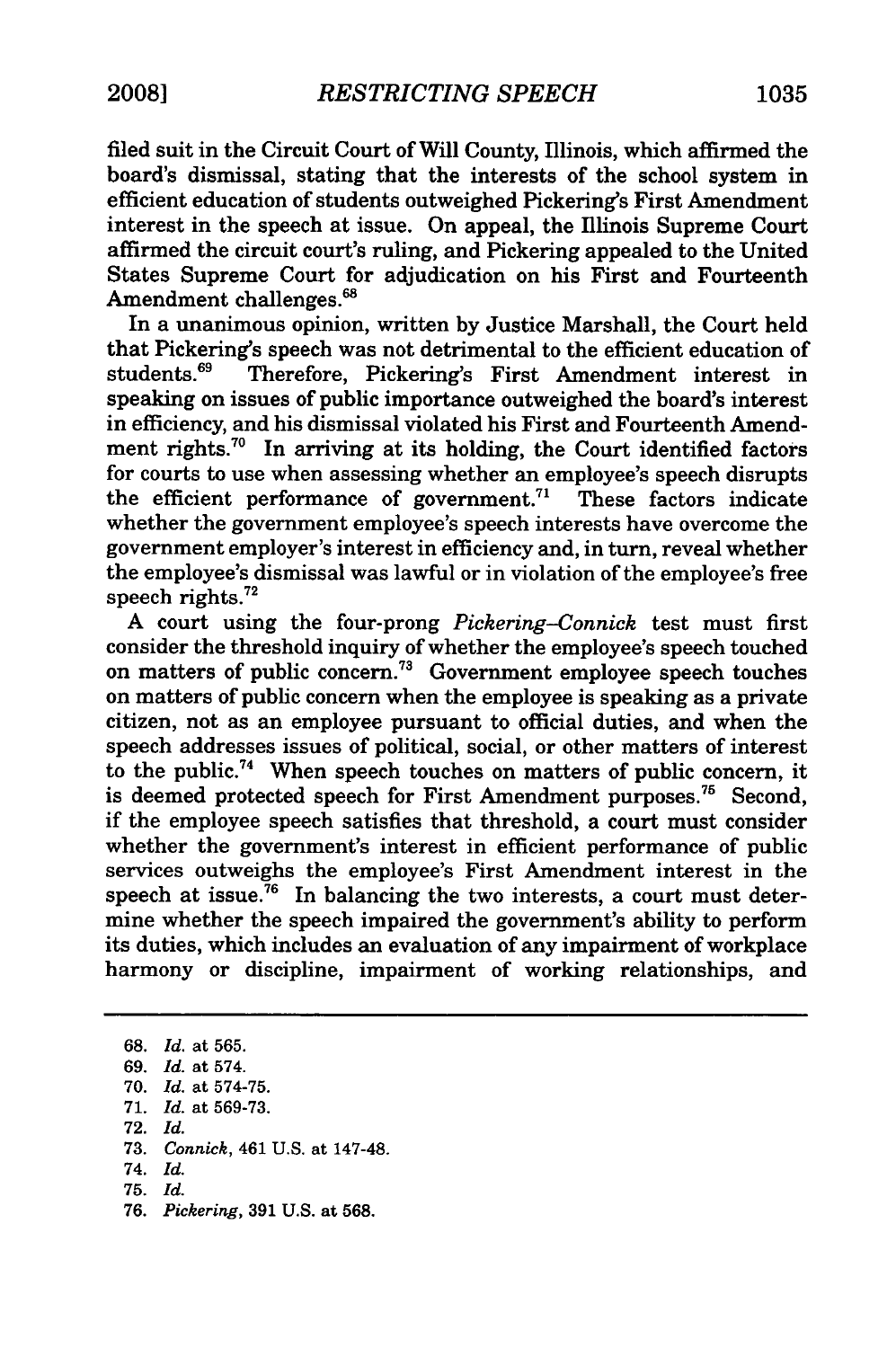impairment of the speaker's ability to perform his or her own duties effectively.<sup>77</sup> In addition, a court must assess any disruption resulting from the manner, time, place, and context of the speech.<sup>78</sup> A potential disruption is all that is required for the government's interests to outweigh the employee's interests and, thus, for speech restriction to be lawful. $^{79}$  Third, a court must consider whether the government employee's speech played a substantial role in the termination.<sup>80</sup> Finally, if after considering the first three prongs, the court determines the employee's speech was protected speech, then the burden of proof shifts to the government to prove the government employee would have been fired regardless of the speech. $81$ 

If any one of the four prongs of the *Pickering-Connick* analysis is resolved in favor of the government employer, then a court need not proceed to the next prong in the sequence, and that court must hold that the government was justified in its restriction of employee speech.<sup>82</sup> However, if all prongs of the analysis are resolved in favor of the government employee, then the speech restriction is held to be a First Amendment violation.<sup>83</sup>

#### *D. Procedural Due Process Analysis*

The Fourteenth Amendment provides that "[n]o state shall... deprive any person of life, liberty, or property, without due process of law."84 Due process is divided into two varieties: procedural due process and substantive due process. $86$  Procedural due process dictates that when a state or federal government deprives a person of life, liberty, or property, it must follow appropriate procedures.<sup>86</sup> Substantive due process refers to protecting those substantive rights to life, liberty, and property.<sup>87</sup> In assessing procedural due process, the Supreme Court considers: **(1)** whether there has been a deprivation, (2) whether the deprivation is of life, liberty, or property, and **(3)** whether proper procedures were followed, considering the private interest affected by the government action, the risk of erroneous deprivation of rights, and the

**87.** *Id.*

<sup>77.</sup> *Id.* at 570-73.

**<sup>78.</sup>** *Id.*

**<sup>79.</sup>** *See* Rankin v. McPherson, 483 **U.S. 378, 388 (1987).**

**<sup>80.</sup>** *Connick,* 461 **U.S.** at **151-55.**

**<sup>81.</sup>** *See Rankin,* 483 **U.S.** at **388.**

**<sup>82.</sup>** *See id.*

<sup>83.</sup> *See id.*

<sup>84.</sup> U.S. CONST. amend. XIV, § 1.

<sup>85. 16</sup>B AM. JUR. 2D *Constitutional Law §* 901 (1998 & Supp. 2007).

<sup>86.</sup> *Id.*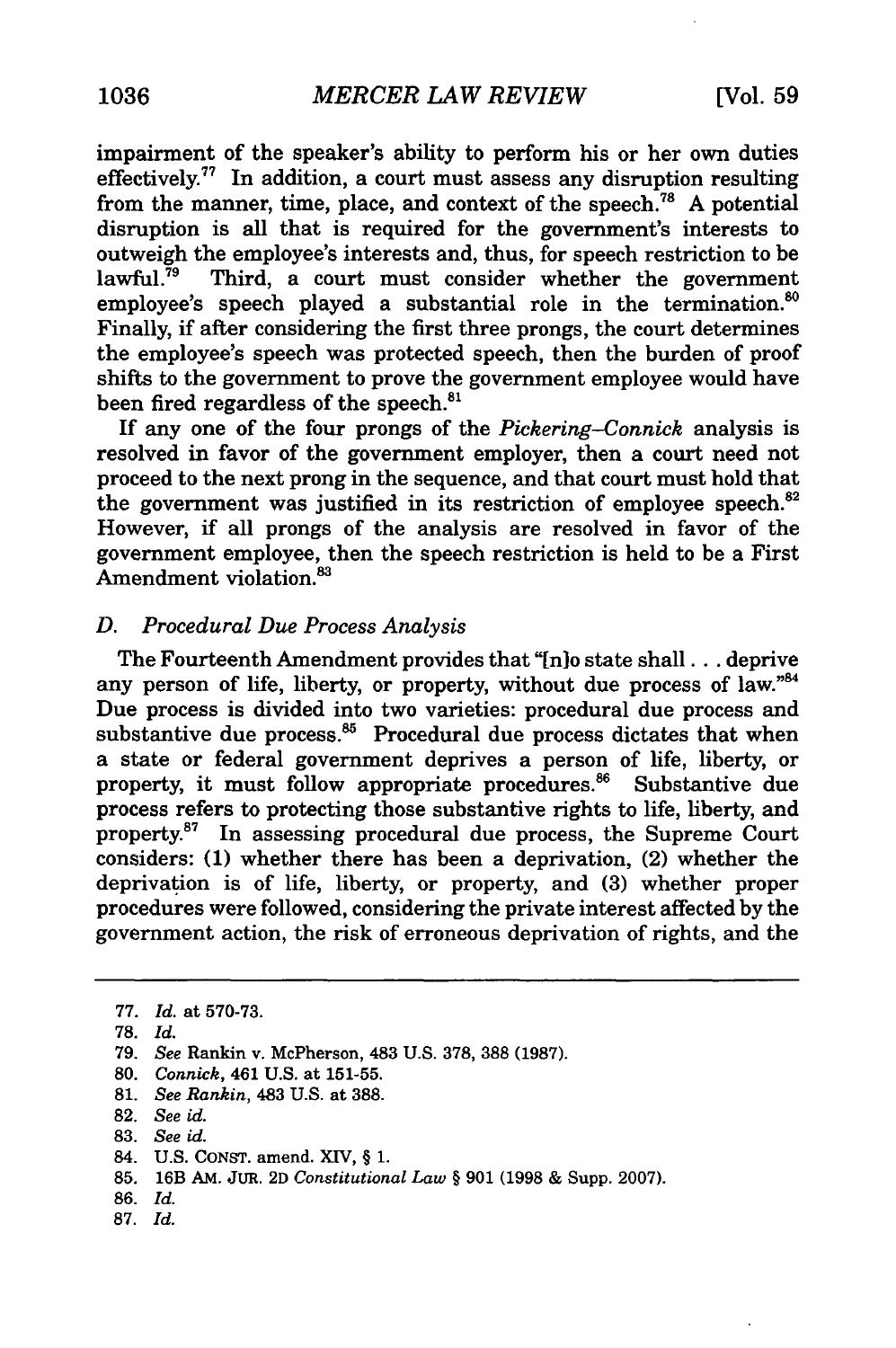government's interest in the deprivation.<sup>88</sup> However, when a due process violation is harmless beyond a reasonable doubt, recovery is not available to a claimant.<sup>89</sup>

#### IV. COURT'S RATIONALE

The Court in *Brentwood 1190* identified two issues posed by the case: (1) whether the TSSAA's enforcement of its anti-undue-influence recruiting policy violated Brentwood's First and Fourteenth Amendment rights and (2) whether the TSSAA proceedings violated Brentwood's procedural due process rights.<sup>91</sup> Correspondingly, the Court's analysis was divided into two sections mirroring the two issues, but the Court's opinion was dominated by analysis of the first issue.

#### *A. Undue Influence Existed*

First, the Court identified a difference between communication with the public at large and communication that is direct, personalized, and in a "coercive setting."<sup>92</sup> To illustrate that point, Justice Stevens, writing for the majority, cited *Ohralik v. Ohio State Bar Ass'n,93* which held that an attorney's in-person solicitation of a vulnerable client was not protected by the First Amendment as commercial speech.<sup>94</sup> In *Brentwood 11,* the Court held that the same evils that distinguished inperson solicitation of a client by an attorney from commercial speech existed when a high school football coach wrote a letter to a rising ninth grader.<sup>95</sup> Justice Stevens specifically noted two aspects of the recruiting letters that were particularly liable to cause undue pressure.<sup>96</sup> Those aspects were: (1) the letter being signed, "Your Coach," and (2) the fact that the statement "getting involved as soon as possible would definitely be to your advantage" may suggest to the young student athlete that involvement may not be optional and failure to do so may be detrimental to the student athlete's athletic career.<sup>97</sup> Because of the ability of those statements to exert pressure on the student athletes and

**93.** 436 **U.S.** 447 **(1978).**

<sup>88.</sup> *See* Matthews v. Eldridge, 424 U.S. 319 (1976).

**<sup>89.</sup>** *See* 16B **AM. JR. 2D** *Constitutional Law §* 906 (1998 & Supp. 2007).

**<sup>90. 127</sup> S. Ct.** 2489 **(2007).**

**<sup>91.</sup>** *Id.* at 2492.

**<sup>92.</sup>** *Id.* at 2493.

<sup>94.</sup> *Id.* at 468.

**<sup>95.</sup>** *Brentwood II,* 127 S. Ct. at 2494-95.

**<sup>96.</sup>** *Id.* at 2495.

<sup>97.</sup> *Id.* at 2495 & n.1 (internal quotation marks omitted).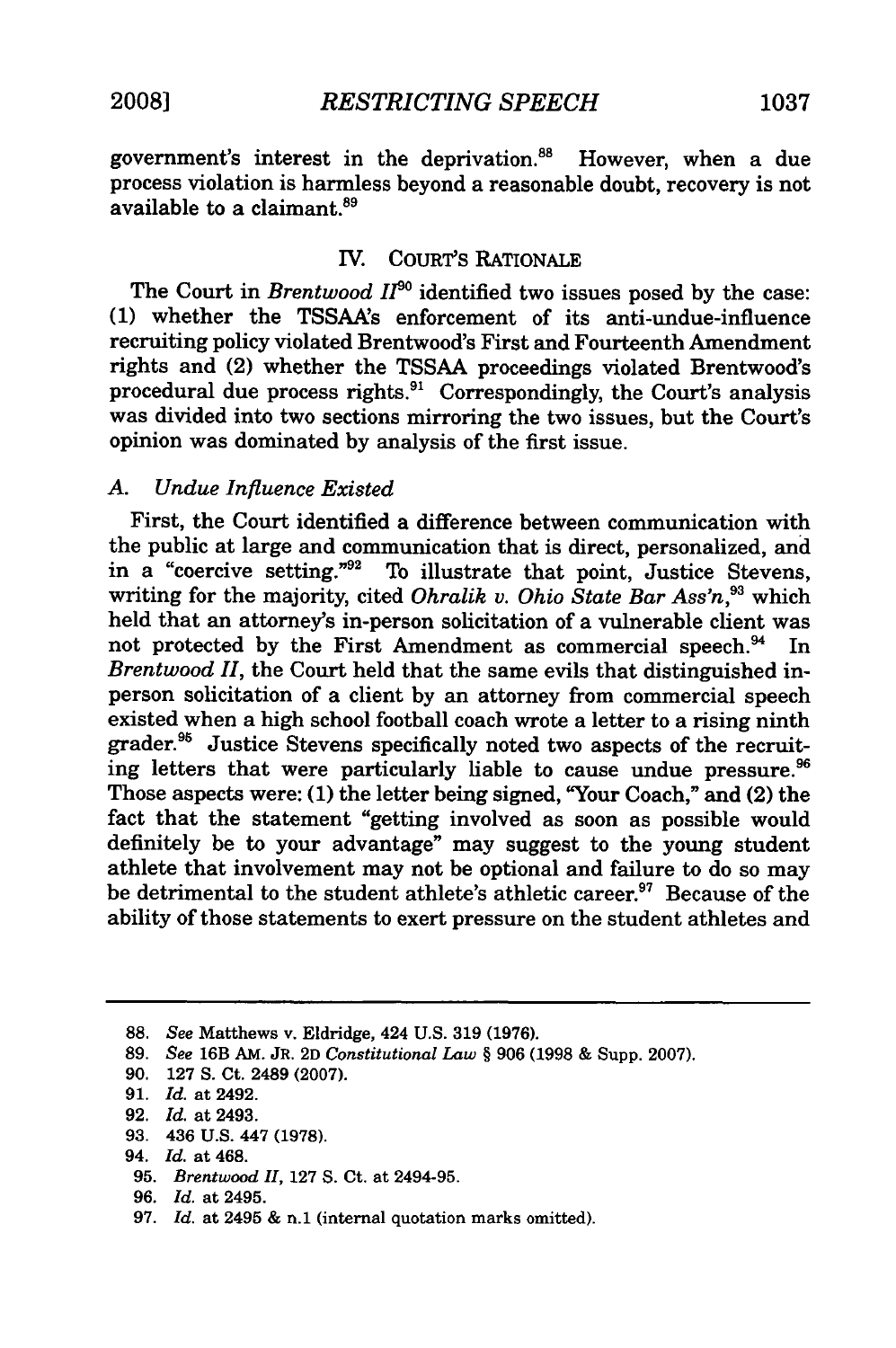"short circuit" informed decision-making, the Court held the letters from the Brentwood coach were not protected by the First Amendment.<sup>98</sup>

#### *B. Efficiency of TSSAA Operations Outweighed Brentwood's Interest in Free Speech*

Second, the Court concluded that Brentwood chose to be a member of the TSSAA, and just as a government office may restrict speech to preserve efficient and effective performance of public duties, so too may a voluntary athletic association restrict speech when, like the TSSAA, that athletic association has been deemed a state actor.<sup>99</sup> The Court assumed, without deciding, that Brentwood's speech touched on matters of public concern and then applied the *Pickering-Connick* balancing test.100 Because the recruiting letters from Brentwood's football coach "could lead to exploitation, distort competition between high school teams, and foster an environment in which athletics are prized more highly than academics," the Court reasoned that common sense dictated that those negative effects impaired the TSSAA's ability to operate effectively and carry out its mission.<sup>101</sup> Therefore, the Court held that the TSSAA's interest in preventing undue-influence recruiting outweighed Brentwood's interest in the speech at issue, rendering the restriction of the speech legitimate.<sup>102</sup>

#### *C. Any Due Process Violation Was Harmless Beyond a Reasonable Doubt*

In a laconic third section of the opinion, the Court held that if Brentwood's procedural due process rights had been violated, which the Court suggested was unlikely, the violation was harmless beyond a reasonable doubt.<sup>103</sup> The Court noted that the TSSAA's sanctioning of Brentwood "was preceded by an investigation, several meetings, exchanges of correspondence [including faxes, memoranda, and letters], an adverse written determination from TSSAA's executive director, a hearing before ... TSSAA's Board of Control, and finally a *de novo* review by the entire TSSAA Board of Directors."<sup>104</sup> In addition, the Court noted that during each hearing, Brentwood was represented by

98. *Id.* at 2494-95. 99. *Id.* at 2495. 100. *Id.* at 2495. 101. *Id.* at 2496. 102. *Id.* 103. *Id.* at 2497. 104. *Id.* at 2496.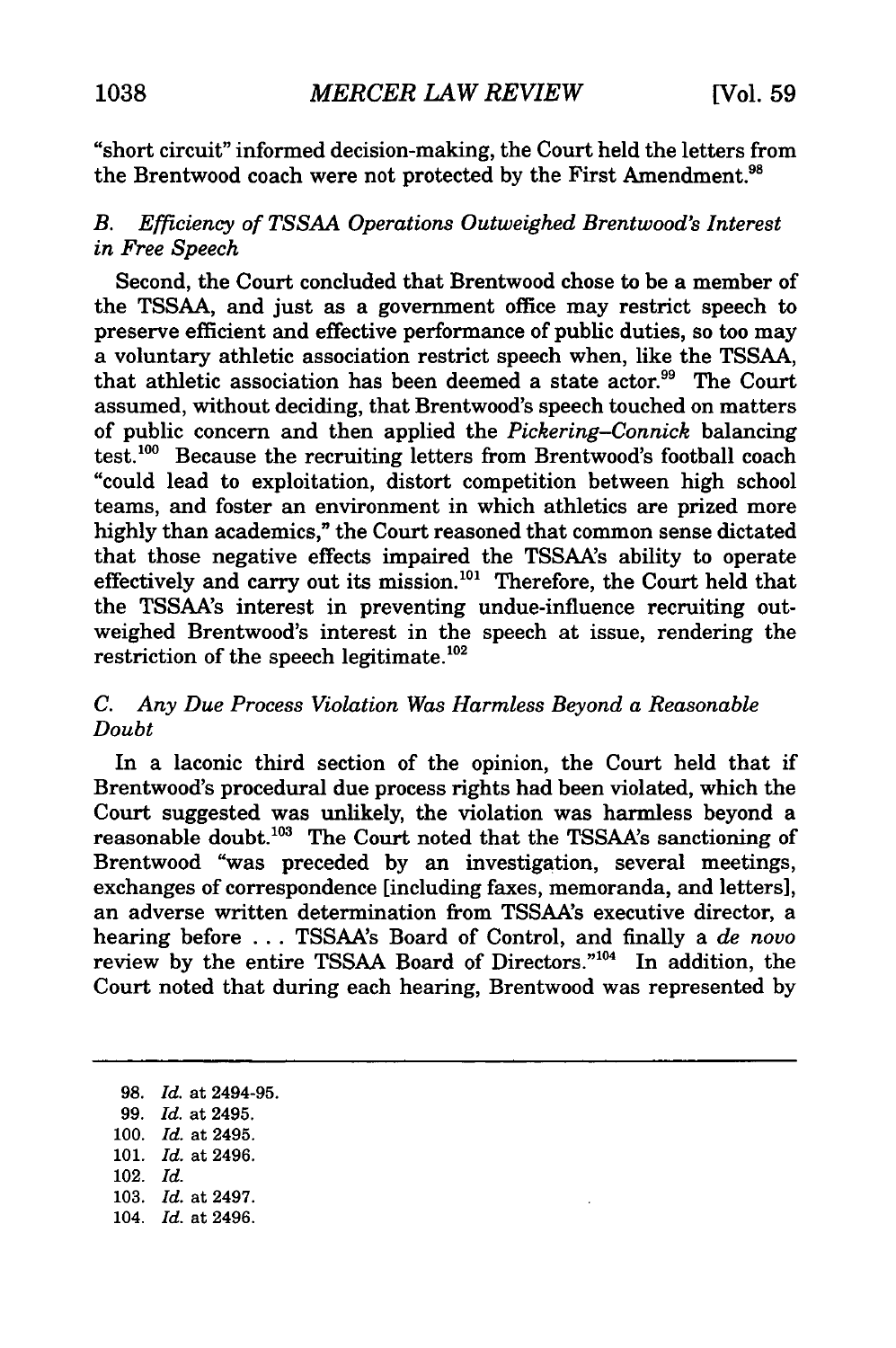counsel and had the opportunity to present evidence but did not do so.<sup>105</sup> Brentwood argued that it was not allowed to cross-examine or review the notes of the investigators during the hearings and that it was prejudiced as a result.<sup>106</sup> However, the Court held that Brentwood's assertion that it would have taken a different, more effective approach had it not been so prejudiced was unsupported, and the Court noted that Brentwood never suggested how it was prejudiced or how its approach would have been different.<sup>107</sup> As a result, the Court concluded that even if Brentwood's shaky assertion of prejudice was true, it still would be harmless beyond a reasonable doubt because Brentwood never identified any actual harm.<sup>108</sup>

#### *D. The Concurring Opinions*

The first concurring opinion was written by Justice Kennedy, who concurred in part and concurred in the judgment and was joined by Chief Justice Roberts, Justice Scalia, and Justice Alito.<sup>109</sup> Here, Justice Kennedy took issue with the application of *Ohralik* to the facts of *Brentwood II* (Justice Thomas joined this part of Justice Kennedy's opinion as well).<sup>110</sup> Justice Kennedy stated that *Ohralik* had never been extended beyond the attorney-client relationship and, due to the particular features of attorney-client solicitation, should not have been extended to other forms of personal solicitation.<sup>111</sup> In addition, Justice Kennedy argued that the majority's application of *Ohralik* made immaterial whether TSSAA membership was voluntary or mandatory, suggesting that when a school volunteered to be a member of an athletic association, it was volunteering to abide by all the rules thereof, no matter what those rules were.<sup>112</sup> Justice Kennedy aptly noted that the actual majority of the Court (five Justices) agreed with the inapplicability of *Ohralik."3*

In Justice Thomas's concurring opinion, he primarily focused on the second prong of the majority's analysis, the application of the *Pickering- -Connick* balancing test."4 Justice Thomas stated that *Pickering v.*

105. *Id.* 106. *Id.* at 2497-98. 107. *Id.* at 2498. 108. *Id.* 109. *Id.* (Kennedy, J., concurring in part and concurring in the judgment). 110. *Id.* 111. *Id.* 112. *Id.* at 2498-99. 113. *Id.* at 2499. 114. *Id.* (Thomas, J., concurring in the judgment).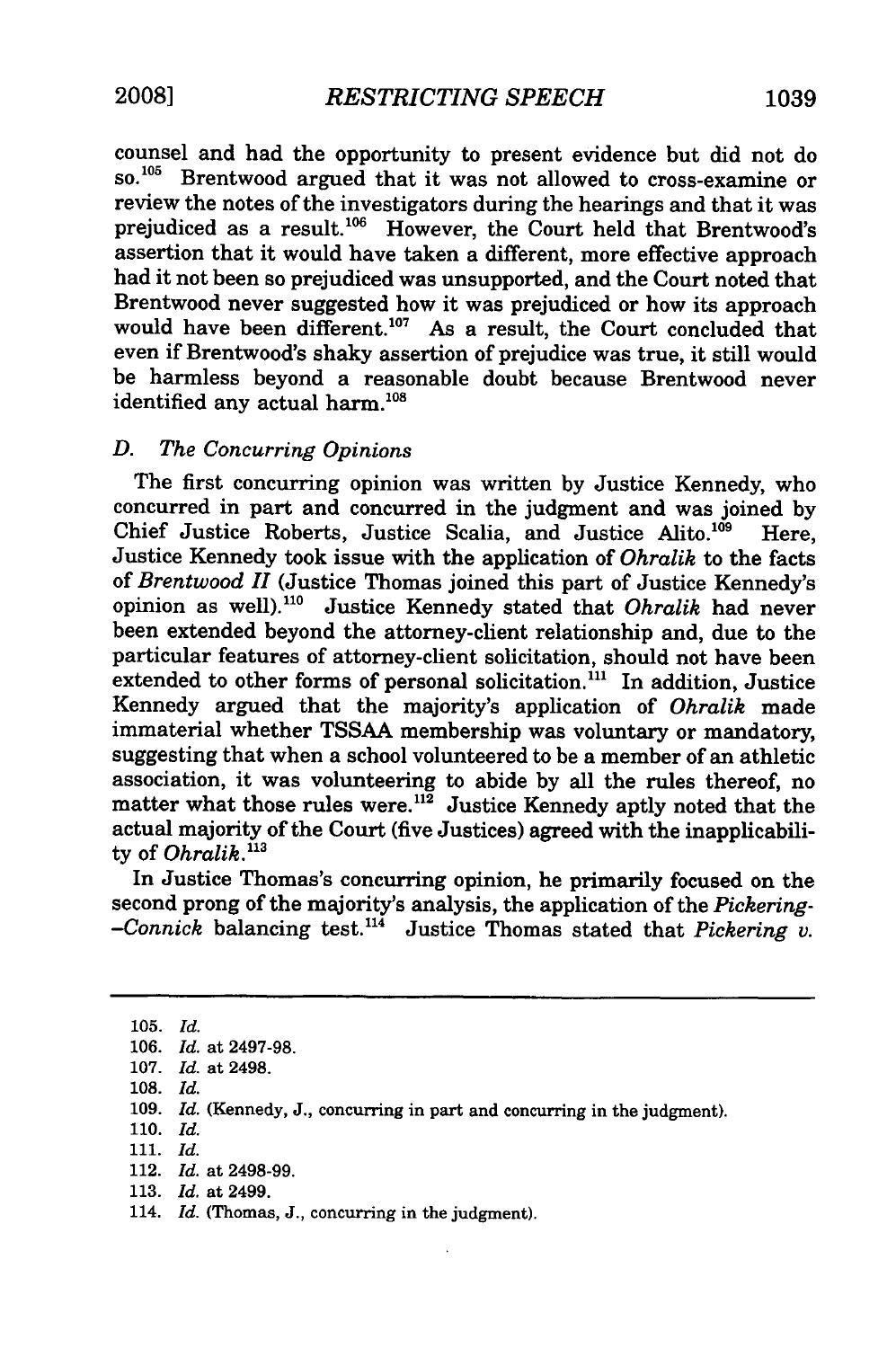*Board of Education"5* was taken out of its usual context of government employment when it was applied to a nonemployment context involving a private school and a private athletic association.<sup>116</sup> Instead of the "bizarre exercise of extending obviously inapplicable First Amendment doctrine to these circumstances," Justice Thomas suggested that the Court simply should have overruled *Brentwood I* and held that the TSSAA was not a state actor, which would render a holding on First Amendment violations unnecessary.<sup>117</sup> Finally, Justice Thomas agreed, without elaborating, with Justice Kennedy's opinion that *Ohralik* was not applicable to this case, and its application by the majority was "outright wrong." $118$ 

#### V. IMPLICATIONS

It is no surprise that the Justices who wrote or joined concurring opinions in *Brentwood II,* with the addition of Justice Alito, were the same Justices who dissented in *Brentwood I. In Brentwood I,* those Justices contended that the actions of the TSSAA should not have been considered state actions and therefore would not fall under the purview of the First Amendment.<sup>119</sup> Six years later, in *Brentwood II*, the same Justices still agreed the First Amendment did not protect Brentwood.<sup>120</sup> However, those Justices did not so assert because they agreed with the majority's reasoning in *Brentwood II*.<sup>121</sup>

Five Justices out of nine in *Brentwood II* believed the *Ohralik* and *Pickering-Connick* standards did not apply to Brentwood and the TSSAA, and yet these Justices concurred in the judgment because they still did not believe the TSSAA's actions were state actions.<sup>122</sup> Indeed, Justice Thomas's dissent correctly stated that the majority's application of *Ohralik* to Brentwood and the **TSSAA** was "outright wrong." 123 For example, the recruiting letter at issue was a written, not an in-person communication, giving the student athletes a chance to reflect.<sup>124</sup> In addition, the letter was sent to the student athletes and their parents, giving their parents a chance to intervene.<sup>125</sup> Oddly, though, this was

119. **531** U.S. 288, **305-15** (2001).

121. *Id.*

124. *See id.* at 2492 (majority opinion).

**<sup>115. 391</sup> U.S. 563 (1968).**

**<sup>116.</sup>** *Brentwood II,* **127 S.** Ct. at 2499 (Thomas, **J.,** concurring in the judgment).

<sup>117.</sup> *Id.*

**<sup>118.</sup>** *Id.*

<sup>120. 127</sup> **S.** Ct. 2489, 2499 (2007) (Thomas, J., concurring in the judgment).

<sup>122.</sup> *Id.* at 2498 (Kennedy, J., concurring in part and concurring in the judgment).

<sup>123.</sup> *Id.* at 2499 (Thomas, J., concurring in the judgment).

<sup>125.</sup> *See Brentwood I,* **531** U.S. at 293.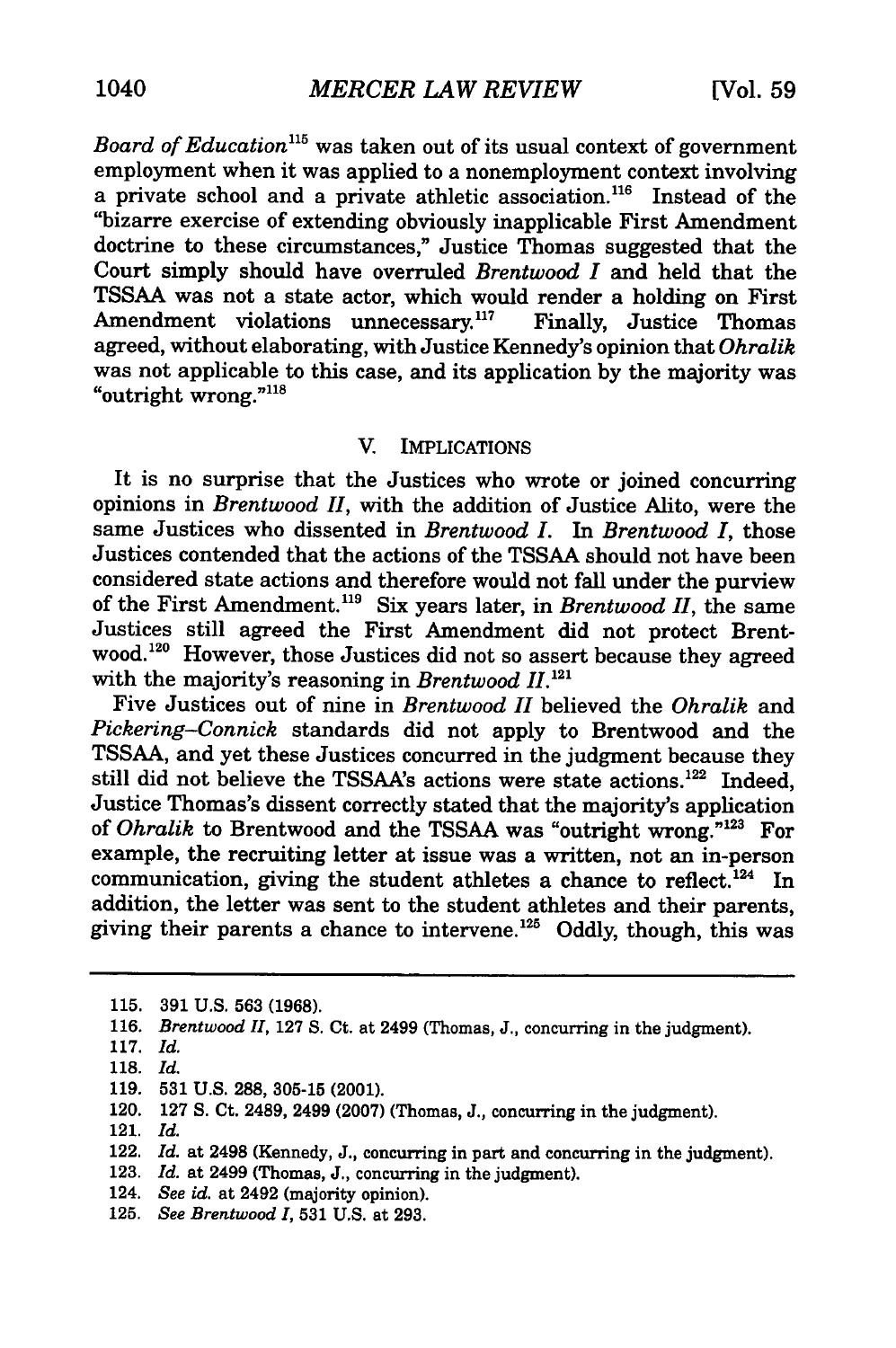never mentioned in *Brentwood II* but only mentioned in *Brentwood*  $I^{126}$  With the majority opinion being supported by authority that has been stretched and massaged to the point of inapplicability and with the actual majority of the members of the Court opposing the application of that authority, the reasoning in *Brentwood II* teeters precariously and likely will not withstand future challenges.

Second, the standard for acceptable recruiting practices established by the opinion in *Brentwood II* is too vague to be followed in practice. The Court's opinion raises more questions about the boundaries of recruiting than it answers. The application of *Ohralik* would have been more appropriate if the purpose of the recruiting letter was to solicit the student athletes' signatures on contractual letters of intent. In this case, however, the student athletes had already signed those letters, contractually indicating their intent to attend and play football at Brentwood.<sup>127</sup> So at the point when the student athletes received the letters, the Brentwood coach *was* their coach. In addition, as the Court pointed out, the student athletes may not have interpreted the invitation to get involved as optional, but perhaps that involvement was not, in fact, optional if they wished to be a part of the football program.<sup>128</sup> But if not at that point in the recruiting process, when may a coach invite rising freshmen to get involved? When may a coach warmly close a letter by signing, "Your Coach?" What type of correspondence should a coach have with recruits and their parents? These questions remain unanswered. Given the importance of athletics in the United States and the recent national spotlight on illegal and unethical practices in athletics, the Court will likely return to the reasoning in *Brentwood II* to help answer those questions.

BRIAN CRADDOCK

**126.** *See id.*

127. *Brentwood II,* **127** S. Ct. at 2492.

128. *See id.*